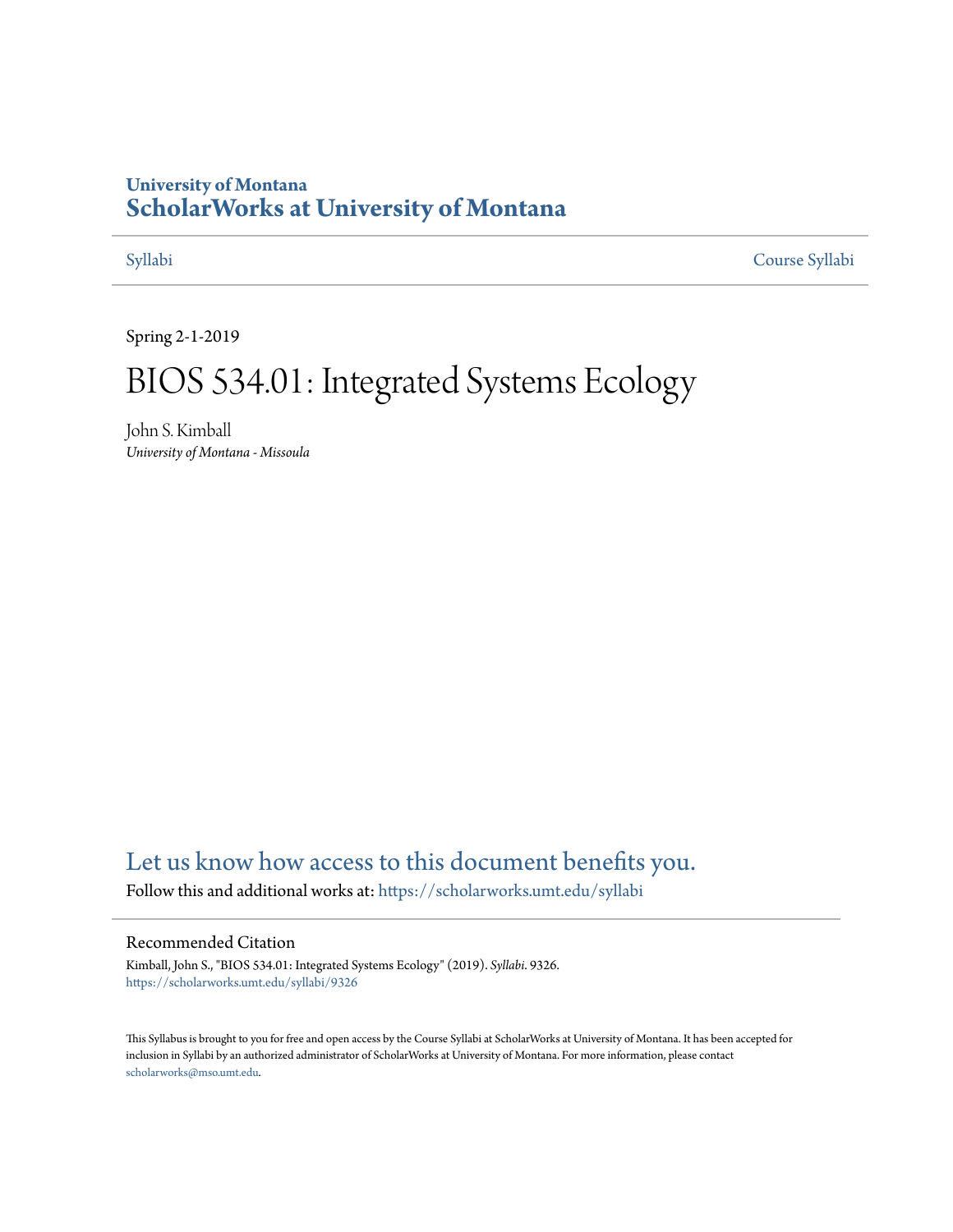### **INTEGRATED SYSTEMS ECOLOGY (BIOS 534)** Spring 2019

**Professor: John Kimball**

**ISB 416, Phone: 243-4922**

**Office Hours: Fridays 3-5PM or by appointment**

**Text (recommended): Forest Ecosystems: Analysis at Multiple Scales (2010), by R.H. Waring and S.W. Running.** 

**Class Schedule: Bldg/Rm: CHCB 426; Cr: 3; Days: MW; Time: 11AM-12:50PM** 

#### **SCHEDULE:**

| <b>DATE</b>       | <b>SESSION</b>  | <b>CH</b>       | <b>TOPIC</b>                                    |  |  |
|-------------------|-----------------|-----------------|-------------------------------------------------|--|--|
| 1/14              | 1               | ---             | <b>Class Introduction and Summary</b>           |  |  |
| 1/16              | $\overline{2}$  | $\mathbf{1}$    | <b>Ecosystem Modeling Principles 1</b>          |  |  |
| 1/21              | ---             | $---$           | NO CLASS (Martin Luther King Jr Day)            |  |  |
| 1/23              | 3               | 1               | Ecosystem Modeling Principles 2                 |  |  |
| 1/28              | $\overline{4}$  | $\overline{1}$  | Space/Time Scaling                              |  |  |
| 1/30              | $\overline{5}$  | $\overline{2}$  | <b>Energy Budgets</b>                           |  |  |
| 2/4               | 6               | $\overline{2}$  | <b>Water Cycle</b>                              |  |  |
| 2/6               | $\overline{7}$  | $\overline{3}$  | Carbon Cycle 1 - Photosynthesis                 |  |  |
| 2/11              | 8               | $\overline{3}$  | Carbon Cycle 2 - Respiration                    |  |  |
| 2/13              | 9               | $---$           | <b>CLASS MODEL SUMMARIES</b>                    |  |  |
| $\sqrt{2/18}$     | ---             | $---$           | <b>NO CLASS (Presidents Day)</b>                |  |  |
| 2/20              | 10              | 3               | Carbon Cycle 3 - Plant Carbon Allocation        |  |  |
| 2/25              | 11              | $\overline{4}$  | <b>Nutrient Cycles</b>                          |  |  |
| 2/27              | 12              | $\overline{5}$  | Succession - Stand Development                  |  |  |
| $\overline{3/4}$  | 13              | $\overline{6}$  | <b>Disturbance</b>                              |  |  |
| 3/6               | 14              | 6               | Cold/Heat Stress, Dormancy, Phenology           |  |  |
| 3/11              | 15              | $\overline{7}$  | <b>Remote Sensing Principles</b>                |  |  |
| 3/13              | 16              | ---             | <b>CLASS MODEL ANALYSES</b>                     |  |  |
| $\overline{3/18}$ | 17              | ---             | <b>CLASS MODEL ANALYSES</b>                     |  |  |
| 3/20              | 18              | ---             | <b>CLASS MODEL ANALYSES</b>                     |  |  |
| 3/25              | $---$           | ---             | <b>NO CLASS (Spring Break)</b>                  |  |  |
| 3/27              | ---             | $---$           | <b>NO CLASS (Spring Break)</b>                  |  |  |
| 4/1               | 19              | $\overline{7}$  | Landcover Change                                |  |  |
| 4/3               | 20              | 8               | Ecosystem & Biogeochemistry Models (RESSys)     |  |  |
| 4/8               | $\overline{21}$ | $\overline{8}$  | Vegetation - Atmosphere Models (GCM, ESM, DGVM) |  |  |
| 4/10              | 22              | $\overline{9}$  | <b>Global Carbon Cycle</b>                      |  |  |
| 4/15              | 23              | $\overline{10}$ | Model Uncertainty and Validation                |  |  |
| 4/17              | 24              | 10              | <b>Climate Change Evidence and Impacts</b>      |  |  |
| 4/22              | 25              | ---             | <b>FINAL PROJECTS</b>                           |  |  |
| 4/24              | 26              | ---             | <b>FINAL PROJECTS</b>                           |  |  |
| 4/29              | 27              | ---             | <b>FINAL PROJECTS (FINALS WEEK)</b>             |  |  |
|                   |                 |                 |                                                 |  |  |
|                   |                 |                 |                                                 |  |  |
|                   |                 |                 |                                                 |  |  |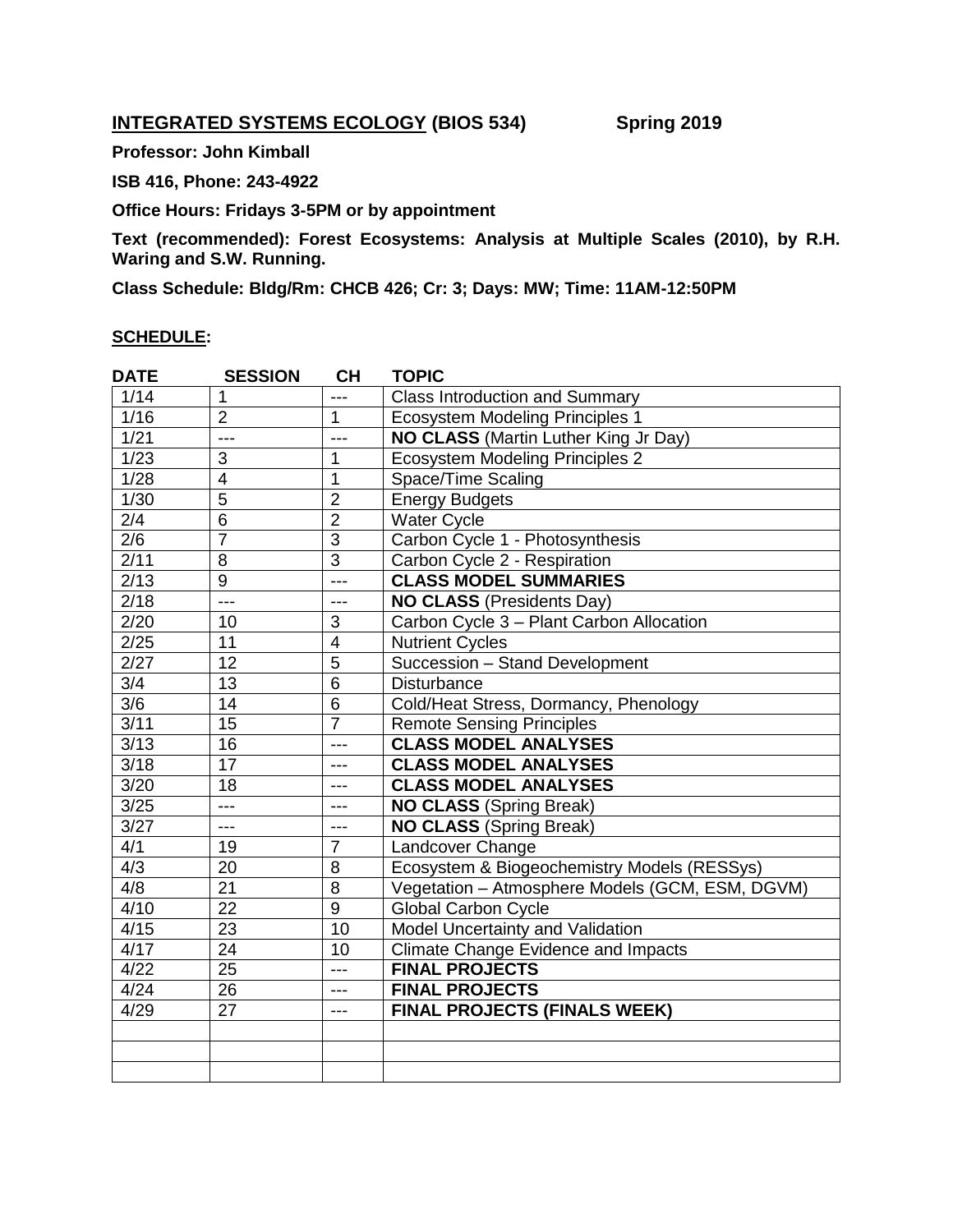#### **CLASS OVERVIEW**

Computer modeling is an effective tool for studying ecological systems because one can never measure all relevant functions of a complex system. Computational modeling also provides an efficient mechanism for hypothesis testing and extrapolation of ecological predictions that extend well beyond the limits of sparse observations. Satellite remote sensing is an important component of the ecosystem modeling framework because it provides spatially continuous observations of landscape conditions that can be used as both model drivers and validation.

Students in this course will learn the principles of integrated systems ecology through an ecosystem modeling framework. We will explore the major model types and their components, while evaluating underlying model assumptions, strengths and limitations. Systems modeling elements investigated will include: analyzing the entire system holistically; identifying connections and causality; organizing and prioritizing data collections; generalizing beyond an individual study site; investigating perturbations and predicting system behavior in context with underlying model uncertainty. Students will also investigate major steps in model development, including: identifying a science question; developing modeling objectives to address the question; developing a conceptual model; determining mathematical equations representing key processes; computer implementation; model calibration and validation; and drawing conclusions from model results.

This course includes lectures and topical discussions on ecological modeling principles and major elements of vegetation ecophysiology; water, carbon, nutrient and energy cycles; remote sensing principles, and model applications. Students will engage in giving oral and written presentations, and participating in class discussions involving different ecosystem models relevant to their own research. Different models will be evaluated and compared in relation to their conceptual basis, appropriate uses, key assumptions, input requirements, strengths and limitations. Student classwork responsibilities and grading are based on active student participation in class discussions, oral presentations and written reports. Students will give an initial oral presentation summarizing a model of their choice, including conceptual basis, appropriate uses, key assumptions, strengths and limitations. Students will then give a more detailed oral presentation and written report on another model of their choosing, including detailed discussion of model scope and objectives, key assumptions, domain of interest, necessary inputs, model structure and key linkages, and published applications. As a final project, each student will develop a conceptual layout of an ecosystem analysis problem of their choice, with objectives, assumptions, domain, logical flowchart, key cause-effect linkages and references, culminating in a final written report.

#### **LEARNING OUTCOME**

A desired learning outcome from this course is for each student to have the ability to analyze any new ecosystem model they might encounter for stated purpose, key assumptions, structural organization, and range of applicability. Students will also explore and evaluate different remote sensing products and applications related to ecosystem modeling. By the end of the course each student should be able to critically evaluate and identify appropriate models, applications, and data sources relevant to their individual research areas.

**CLASS PROJECTS and RESPONSIBILITIES** (this is what your grade is based on):

1] ATTENDANCE and DISCUSSION during class [15% of total grade]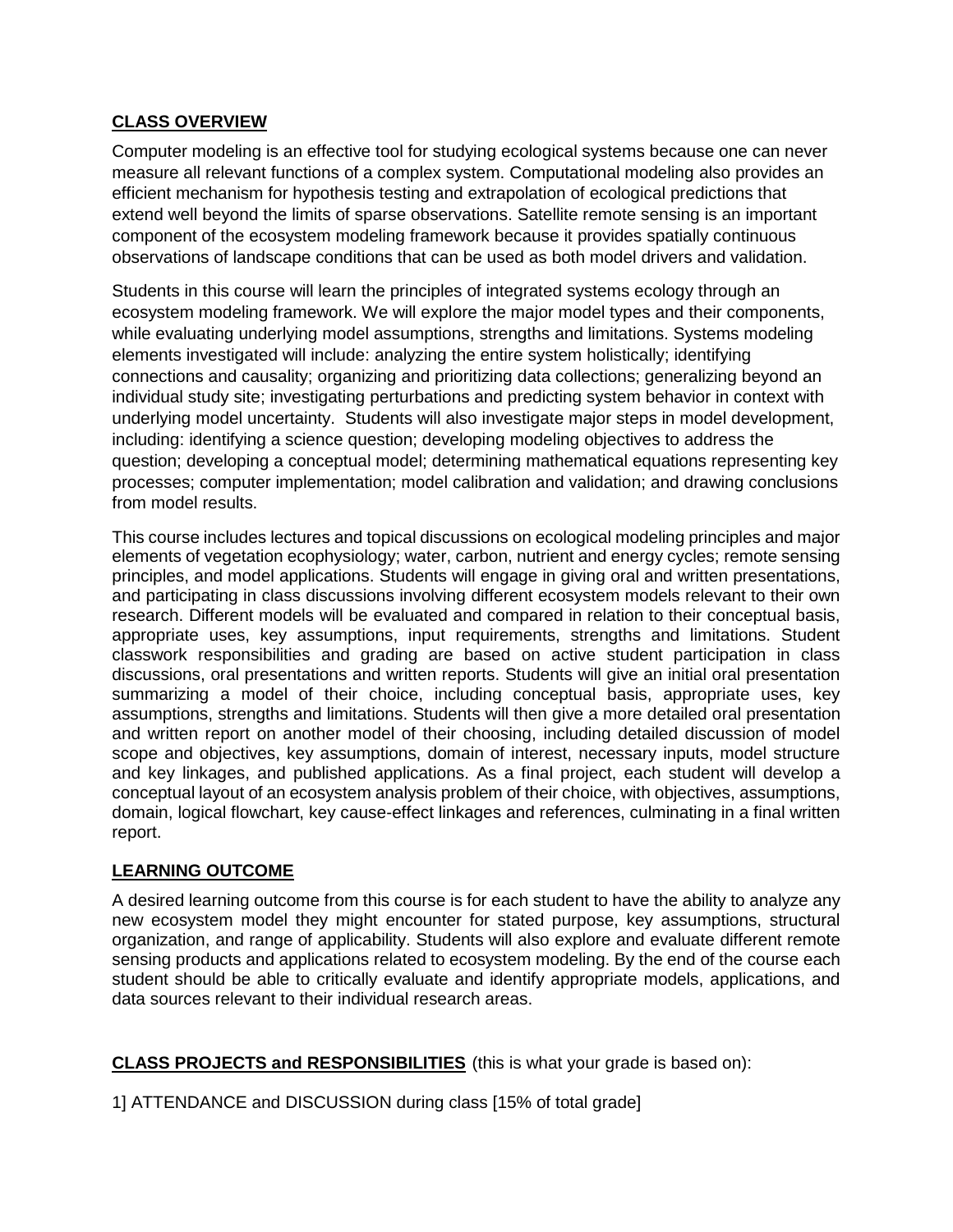2] First Model Summary Exercise [Deliverable: Oral powerpoint presentation; 15% of total grade].

I will help each of you choose an ecosystem model relevant to your own studies, and guide you to where the model is published. You will prepare a brief summary of the model, using the Powerpoint template provided, to give oral presentation to the class. We will then, as a class, evaluate each of these models for their conceptual basis, appropriate uses, key assumptions, input requirements and limitations.

#### 3] Detailed model analysis. [Deliverables: Oral Powerpoint presentation, Written report; 30% of total grade]

Next, I want each of you to choose a *different* model from your first, and do a more detailed analysis. I want you to choose a well-documented and widely-used ecosystem model and evaluate it carefully. Your analysis and presentation should include the following elements: Stated objective and purpose of the model; key model assumptions; the effective modeling domain in time and space; necessary model inputs and drivers; general model structure and key internal linkages; a model processing flowchart; the most important model outputs; methods for testing and validation; example applications of the model from the literature. I expect the written report to be ~10 pages long, with appropriate graphics showing the model, validation, references, science done with the model, etc.

4] Final project [Deliverables: Oral Powerpoint presentation, written report; 40% of total grade].

To develop your own skills in systems analysis, I want each student to develop a conceptual layout of an ecosystem analysis problem of your choice, with objectives, assumptions, domain, logical flowchart, key cause-effect linkages and references. Each student will present their project to the class as an oral Powerpoint presentation, and as a written report (~20p). The following elements should be considered in assembling the final project.

Recall from lecture and reading materials the general purposes of systems modeling:

- to analyze the entire system holistically
- to understand connections and causality
- to organize field data
- to prioritize future data collection
- to generalize beyond the study site
- investigate manipulations and perturbations
- predict future system behavior

Recall the seven steps to model development:

- 1. Define the question
- 2. Bound the question model objective
- 3. Develop a conceptual model
- 4. Determine the equations that define the process
- 5. Computer implementation and parameterization
- 6. Model testing and implementation
- 7. Make conclusions

#### **STUDENT CONDUCT CODE**

Students are expected to adhere to the University of Montana *[Student Conduct Code](http://www.umt.edu/student-affairs/dean-of-students/Student%20Conduct%20Code%20-%20FINAL%20-%208-24-18.pdf)*.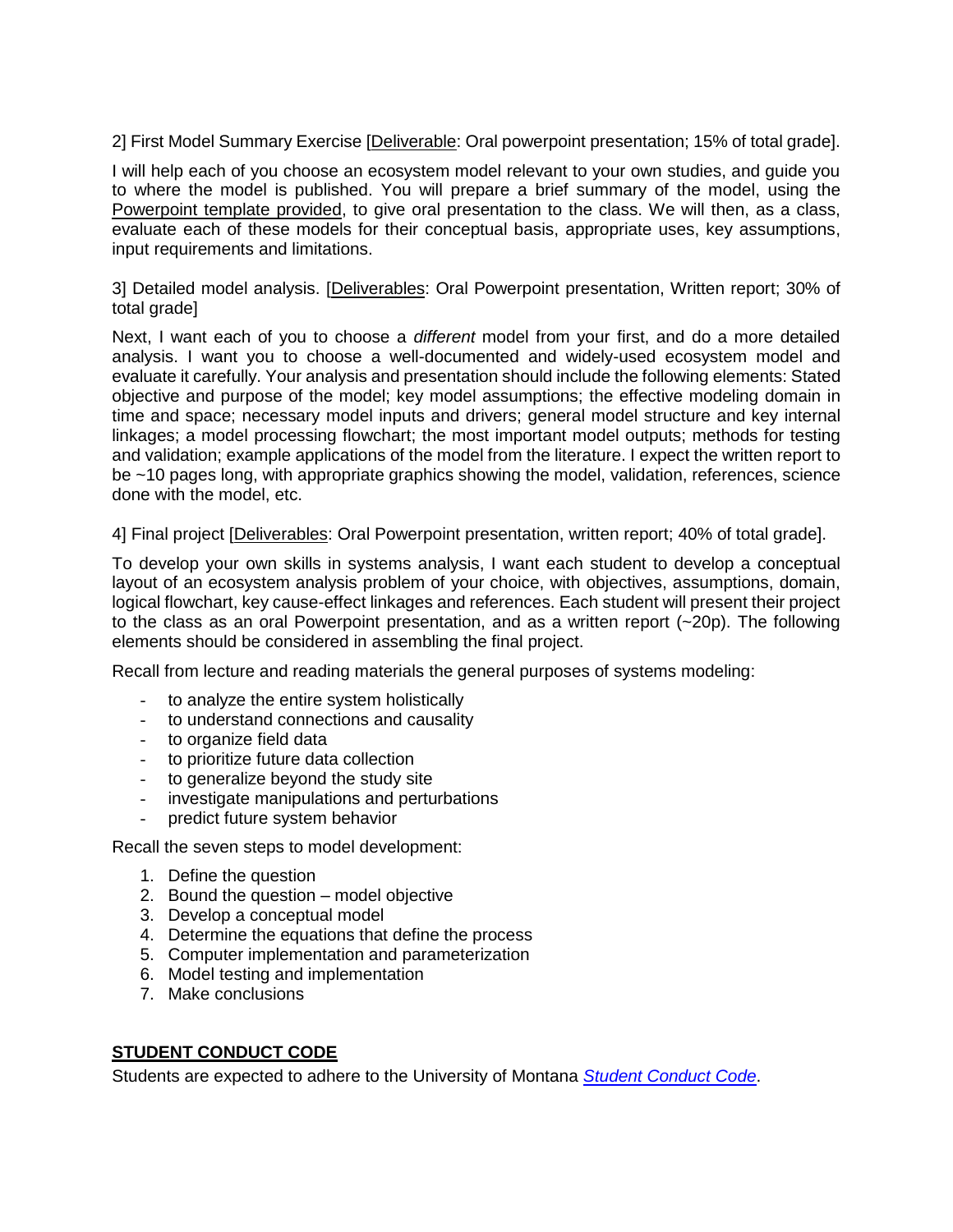#### **COURSE WITHDRAWAL**

| <b>Deadline</b>       | <b>Description</b>                                                              | Date                  |
|-----------------------|---------------------------------------------------------------------------------|-----------------------|
| To 15th instructional | Students can drop classes on cyberbear                                          | Jan $31st =$ last day |
| dav                   |                                                                                 |                       |
| 16th to 45th          | Drop requires form with instructor and advisor signature, a \$10 fee            | February 1            |
| instructional day     | from registrar's office, student will receive a 'W'.                            | through March 15      |
| Beginning 46th        | Students are only allowed to drop a class under very limited and                | March 18-April 26     |
| instructional day     | unusual circumstances. Not doing well in the class, deciding you                |                       |
|                       | are concerned about how the class grade might affect your GPA,                  |                       |
|                       | deciding you did not want to take the class after all, and similar              |                       |
|                       | reasons are not among those limited and unusual circumstances. If               |                       |
|                       | you want to drop the class for these sorts of reasons, make sure                |                       |
|                       | you do so by the end of the 45 <sup>th</sup> instructional day of the semester. |                       |

#### **DISABILITY MODIFICATIONS**

The University of Montana assures equal access to instruction through collaboration between students with disabilities, instructors, and **Disability Services for Students**. If you think you may have a disability adversely affecting your academic performance, and you have not already registered with Disability Services, please contact Disability Services in Lommasson Center 154 or call 406.243.2243. I will work with you and Disability Services to provide an appropriate modification.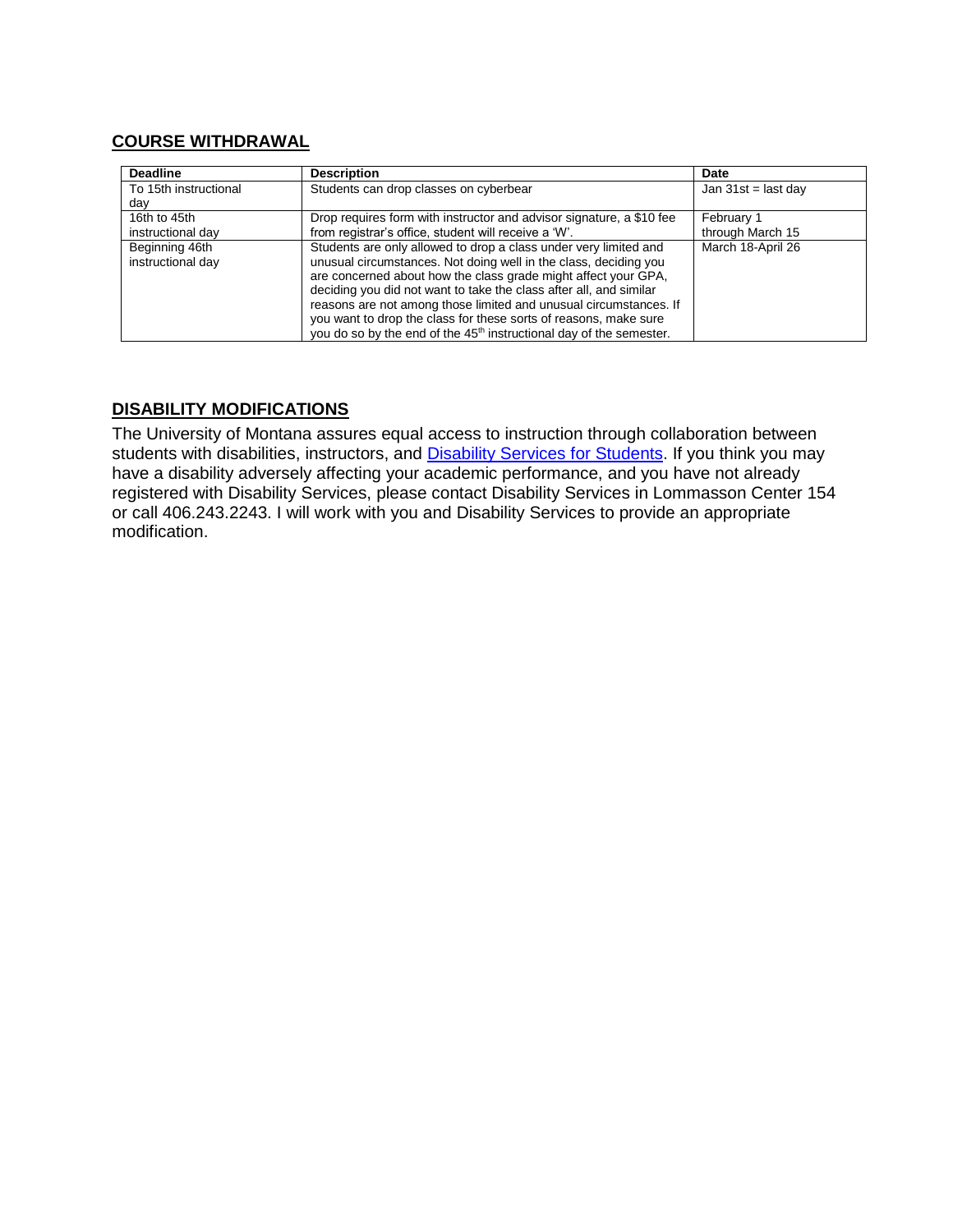# **Some Example Systems Ecology Models**

Each of the following models has a history of journal publications, validation, testing, open source code and documentation. However, this list is only a small selection of available models; the number of available models, model types, and applications keeps growing! Feel free to suggest one that you are interested in.

#### **Stand Level models**

**Biome-BGC** – multi scale ecosystem biogeochemical cycles model <http://www.ntsg.umt.edu/project/biome-bgc.php>

**FIRE BGC** – a version of Biome-BGC that incorporates fire disturbance and successional processes

**FVS-BGC and TREE-BGC** – forest inventory driven hybrid models

**Century and DAYCENT** – a grassland biogeochemical cycling model <http://www.nrel.colostate.edu/projects/century/>

**Ecosystem Demography Model (ED2) –** a forest model of stand demographics <https://github.com/EDmodel/ED2>

**Terrestrial Ecosystem Model (TEM)** – a terrestrial ecosystem model of biogeochemical dynamics <http://ecosystems.mbl.edu/TEM/>

**DLEM** – dynamic land ecosystem model <http://wp.auburn.edu/cgc/models/>

**StandCarb** – forest stand carbon budget <https://andrewsforest.oregonstate.edu/publications/2817>

#### **Watershed - Regional level models**

**RHESSYS** – a regional scale hydro-ecological simulation that routes streamflow <http://fiesta.bren.ucsb.edu/~rhessys/>

**VIC** – a hydrologic and water management model <http://www.hydro.washington.edu/Lettenmaier/Models/VIC/>

**HEC-RAS** – watershed management model <http://www.hec.usace.army.mil/software/hec-ras/>

**WASP** – EPA Watershed and Water Quality model [http://epawasp.twool.com](http://epawasp.twool.com/)

**MOD17** – satellite data driven calculation of terrestrial plant production <http://www.ntsg.umt.edu/project/modis/mod17.php>

**SWAT** – Watershed Soil & Water Assessment Tool [http://swat.tamu.edu](http://swat.tamu.edu/)

**TCF / L4C** – satellite data driven terrestrial carbon flux model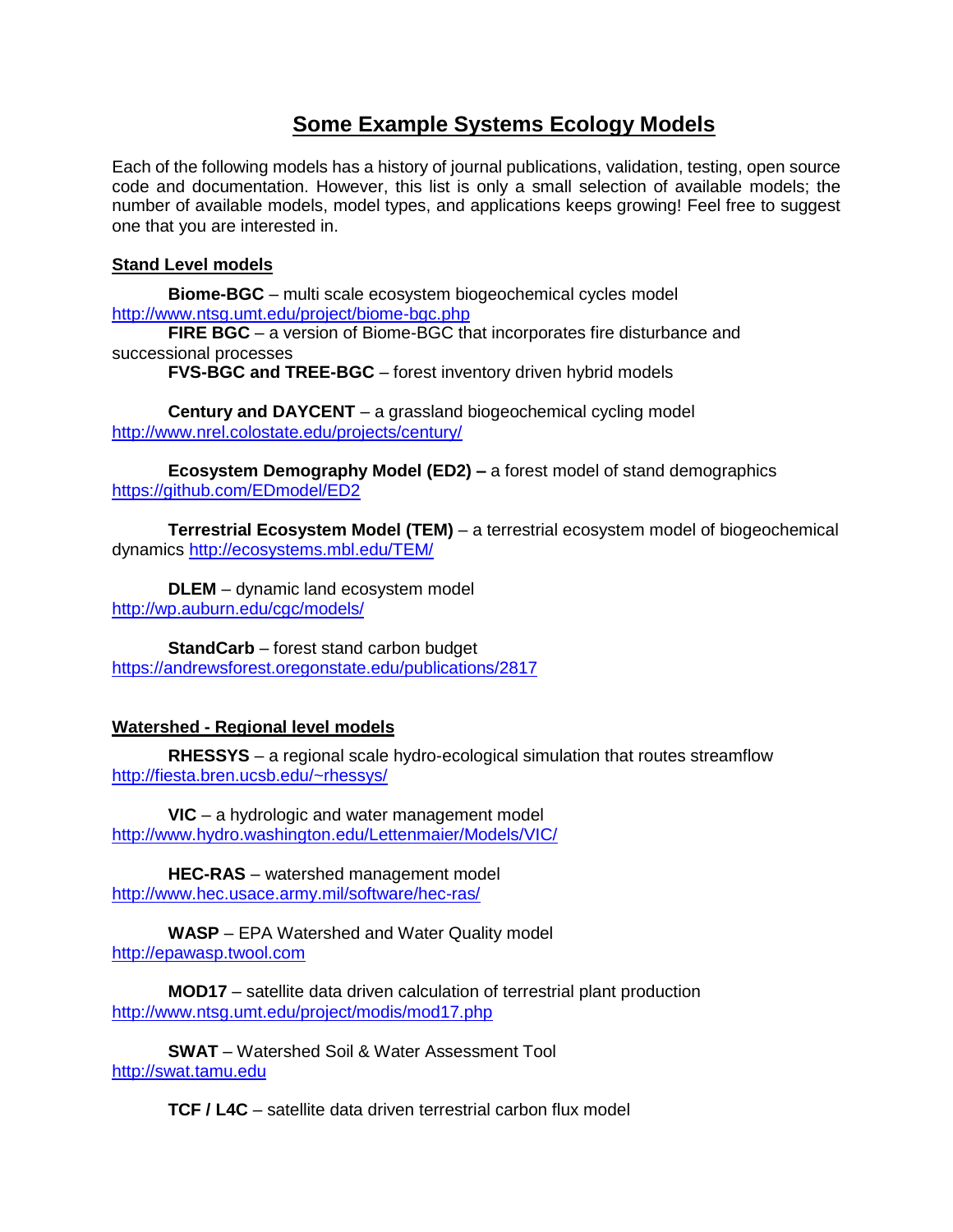#### <https://nsidc.org/data/spl4cmdl>

**3PG** – a simple satellite driven physiologically based model of forest growth <http://3pg.forestry.ubc.ca/>

**Ecopath and Ecosim** – aquatic ecosystem and fish management model <http://ecopath.org/>

**DSSAT** - Dynamic crop growth simulation models https:/[/dssat.](https://dssat.net/)net/

**AQUATOX** – EPA model for water quality <https://www.epa.gov/exposure-assessment-models>

#### **Global land models**

**NCAR CLM** – a land biophysical process model that works in a GCM <http://www.cesm.ucar.edu/models/clm/>

**IBIS** – Integrated Biosphere Simulator in a GCM [https://daac.ornl.gov/cgi-bin/dsviewer.pl?ds\\_id=808](https://daac.ornl.gov/cgi-bin/dsviewer.pl?ds_id=808)

**Orchidee** – Dynamic Global Vegetation Model (DGVM) <http://orchidee.ipsl.fr/>

**LPJ – GUESS** (DGVM) <http://iis4.nateko.lu.se/lpj-guess/>

**MC1(2) and MAPSS** - Biogeography Model and DGVM <http://www.fsl.orst.edu/dgvm/>

#### **Ecosystem service – socioeconomic models**

**Invest** – an ecosystem services model for water, carbon, and biodiversity <http://www.naturalcapitalproject.org/models/models.html>

**2052** – a global socio-economic model <http://www.2052.info/>

**MAGICC** – a global integrated assessment model <http://www.cgd.ucar.edu/cas/wigley/magicc/>

**IGSM** - MIT IGSM Integrated Global Assessment Model <http://globalchange.mit.edu/research/IGSM>

**DICE** – Dynamic Integrated Assessment Model (IAM) of Climate and Economics <https://sites.google.com/site/williamdnordhaus/dice-rice>

**IMAGE** - Global integrated assessment model <http://themasites.pbl.nl/tridion/en/themasites/image/>